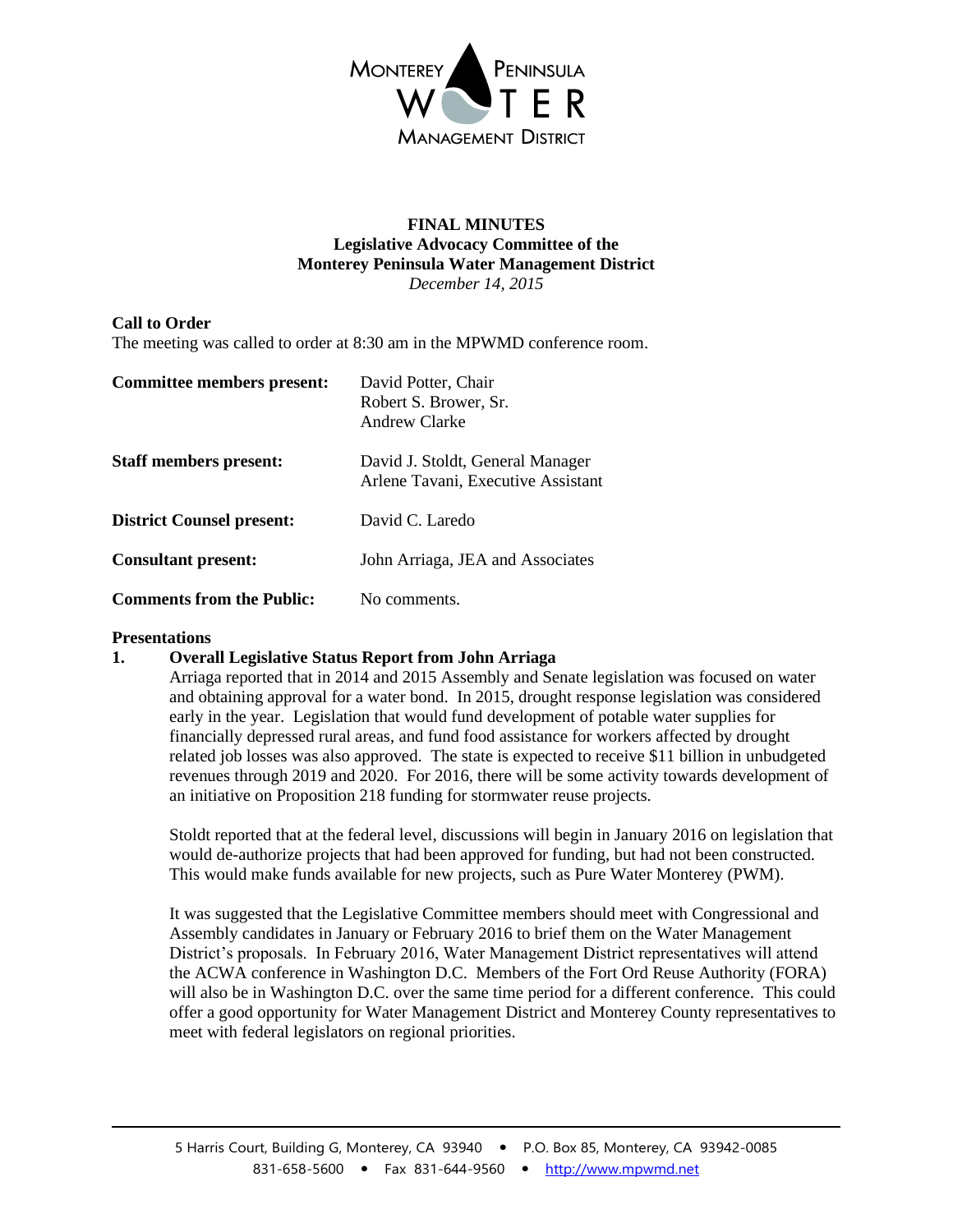### **Action Items**

## **2. Adopt Minutes of April 8, 2016 Committee Meeting**

On a motion by Brower and second of Clarke, the minutes were approved on a vote of  $3 - 0$  by Brower, Clarke and Potter.

#### **Discussion Items**

### **3. Report on Legislative Status and Tracking from John Arriaga**

Arriaga reported that there is legislation underway that would require a public vote on any project that would propose to utilize bond funding in excess of \$2 billion. This is intended to impede progress on the Interlake Tunnel and High Speed Rail projects.

## **4. Regional Approach to State Water Bond (Prop. 1)**

Stoldt stated that he would like to meet with local water agency managers to identify regional priorities. This would assist in his efforts to inform local legislators about those priorities. Stoldt noted that this is a difficult subject because agencies are competing against each other for state and federal funds. The Water Management District and Monterey Regional Water Pollution Control Agency submitted an application for use of State Revolving Funds for PWM. After the application is accepted, the agencies could apply for Proposition 1 funds.

Arriaga stated there is support for the PWM project among California legislators. It was agreed that staff should make contact with John Laird and Governor Brown's office about the need to support PWM. They must be made aware of the project benefits, so that funding for the project will not be delayed. The concern is that there is not much cost differential between Cal-Am's desalination project and PWM. If the desalination project moved forward first, it could delay funding of PWM; a project that if approved would provide water to the community prior to completion of a desalination facility. Assembly member Monning was scheduled to tour the Pure Water Monterey demonstration facility on December 15, 2016.

### **5. Plan of Action for Meetings with State on the Cease and Desist Order (CDO)**

An application to extend the CDO has been submitted. Due to exparte rules there can be no discussions with the State Water Resources Control Board (SWRCB) on the extension. Stoldt distributed a handout that outlined conditions the SWRCB placed on the loan issued to the City of Pacific Grove for development of its Local Water Project. The conditions specify that the SWRCB must consent to the use of any recycled water from the project for new service connections. Stoldt explained that draft MPWMD Ordinance No. 168 proposes to establish entitlements from the project for the City of Pacific Grove and the Water Management District. The entitlements could be utilized whenever the City is authorized to access the water, and there is no plan to circumvent the CDO. It was suggested that Water Management District representatives might meet with the SWRCB to explain the purpose of the ordinance. Stoldt stated that he would contact Commissioner D'Adamo's office to determine if a meeting would be appropriate.

### **6. Development of Annual State and Federal Priorities for District**

Stoldt distributed a draft 2016 Legislative Agenda for review by the committee. Additional discussion and refinement of this document would occur at the next committee meeting. Stoldt stated that the Water Management District has received a Drought Contingency Planning Grant and a Basin Study Grant. The County of Monterey has cooperated with the Water Management District on the Basin Study, but has not provided the same level of cooperation on Drought Contingency Planning. Potter stated that he would convene a joint meeting of the Legislative Advocacy Committee, his ad-hoc committee of the Board of Supervisors, and ad-hoc water resources committee of the Monterey County Water Resources Agency to facilitate coordination